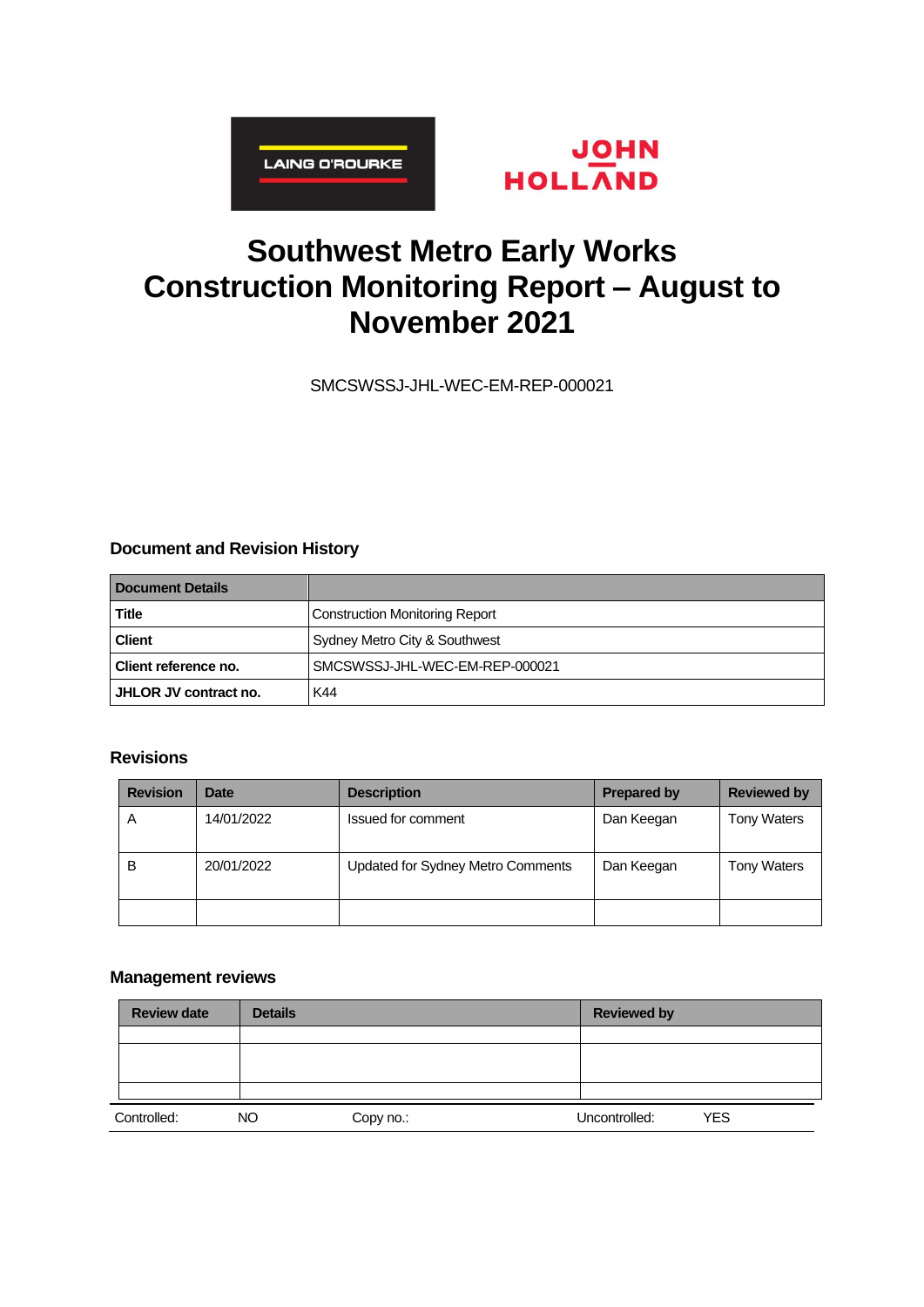|               | <b>Table of Contents</b> |  |
|---------------|--------------------------|--|
|               |                          |  |
| $\mathbf 1$ . |                          |  |
| 1.1           |                          |  |
| 1.2           |                          |  |
| 1.3           |                          |  |
| 2.            |                          |  |
| 2.1           |                          |  |
| 2.2           |                          |  |
| 3.            |                          |  |
| 3.1           |                          |  |
| 32            |                          |  |
| 4.            |                          |  |
| 4.1           |                          |  |
| 4.2           |                          |  |
| 5.            |                          |  |

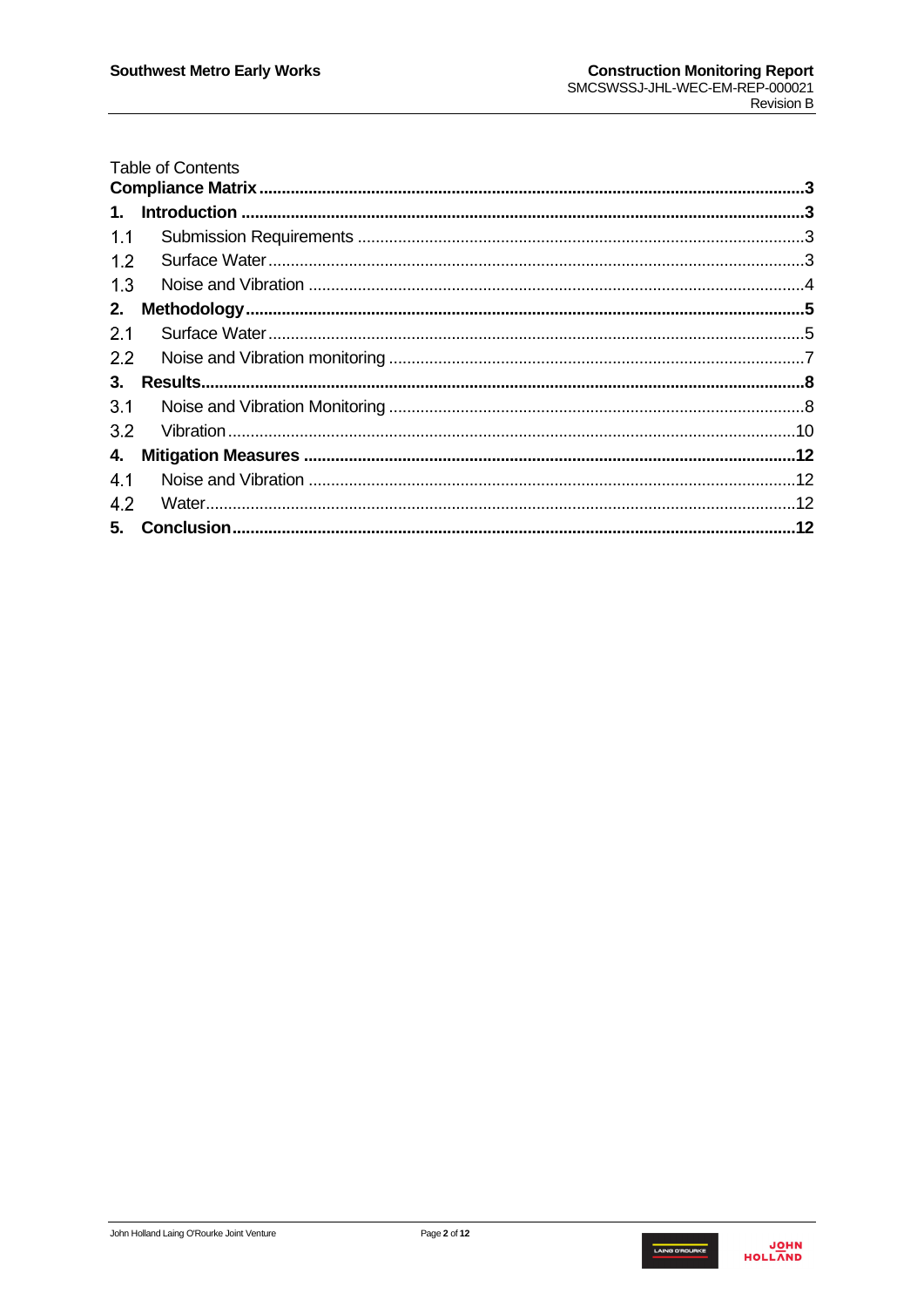# <span id="page-2-0"></span>**Compliance Matrix**

| <b>Condition</b> | <b>Requirement</b>                                                                                                                                                                                                                                                                             | Reference   |
|------------------|------------------------------------------------------------------------------------------------------------------------------------------------------------------------------------------------------------------------------------------------------------------------------------------------|-------------|
| C <sub>14</sub>  | The results of the Construction Monitoring Programs<br>must be submitted to the Planning Secretary, and<br>relevant regulatory agencies, for information in the form<br>of a Construction Monitoring Report at the frequency<br>identified in the relevant Construction Monitoring<br>Program. | Section 1.1 |

# <span id="page-2-1"></span>**1. Introduction**

The Construction Monitoring Program is being implemented to monitor impacts on surrounding surface water quality resources and impacts from noise and vibration on the surrounding areas during the construction phase. The surface water monitoring program and noise and vibration monitoring program are also both designed to assess the effectiveness of the mitigation measures applied as part of the Southwest Metro Early Works (SMEW).

#### <span id="page-2-2"></span> $1.1 -$ **Submission Requirements**

In accordance with condition C14, this will be submitted to the following agencies for information:

- City of Canterbury Bankstown
- Inner West Council
- DPIE

The Independent Environmental Representative will review the report prior to submission.

### <span id="page-2-3"></span>**Surface Water**

The project site is located within the rail corridor on the T3 Bankstown line between Sydenham and Campsie, NSW.

The Project site forms part of the overall Cooks River catchment with water from the area discharging into the Cooks River via local stormwater drainage or overland flow. The catchment area is highly urbanised with mixed residential, commercial and industrial properties.

Project works occur adjacent to the Cooks River at the Canterbury (Cooks River) Underbridge. Project works occurring adjacent to the Cooks River include embankments stabilisation, combined service route installation and construction of security fencing.

Water quality is measured on an ongoing basis for the wider Cooks River catchment by the NSW Office of Environment and Heritage as part of the Beachwatch programme. The monitoring point is at Kyeemagh Baths at the mouth of the Cooks River in Port Botany. Water quality within the Cooks River catchment is influenced by stormwater, fertilisers, industrial discharges and sewage contamination.

Objectives for water quality management during construction are:

- Minimise pollution of surface water through appropriate erosion and sediment control
- Maintain existing water quality of surrounding surface watercourses

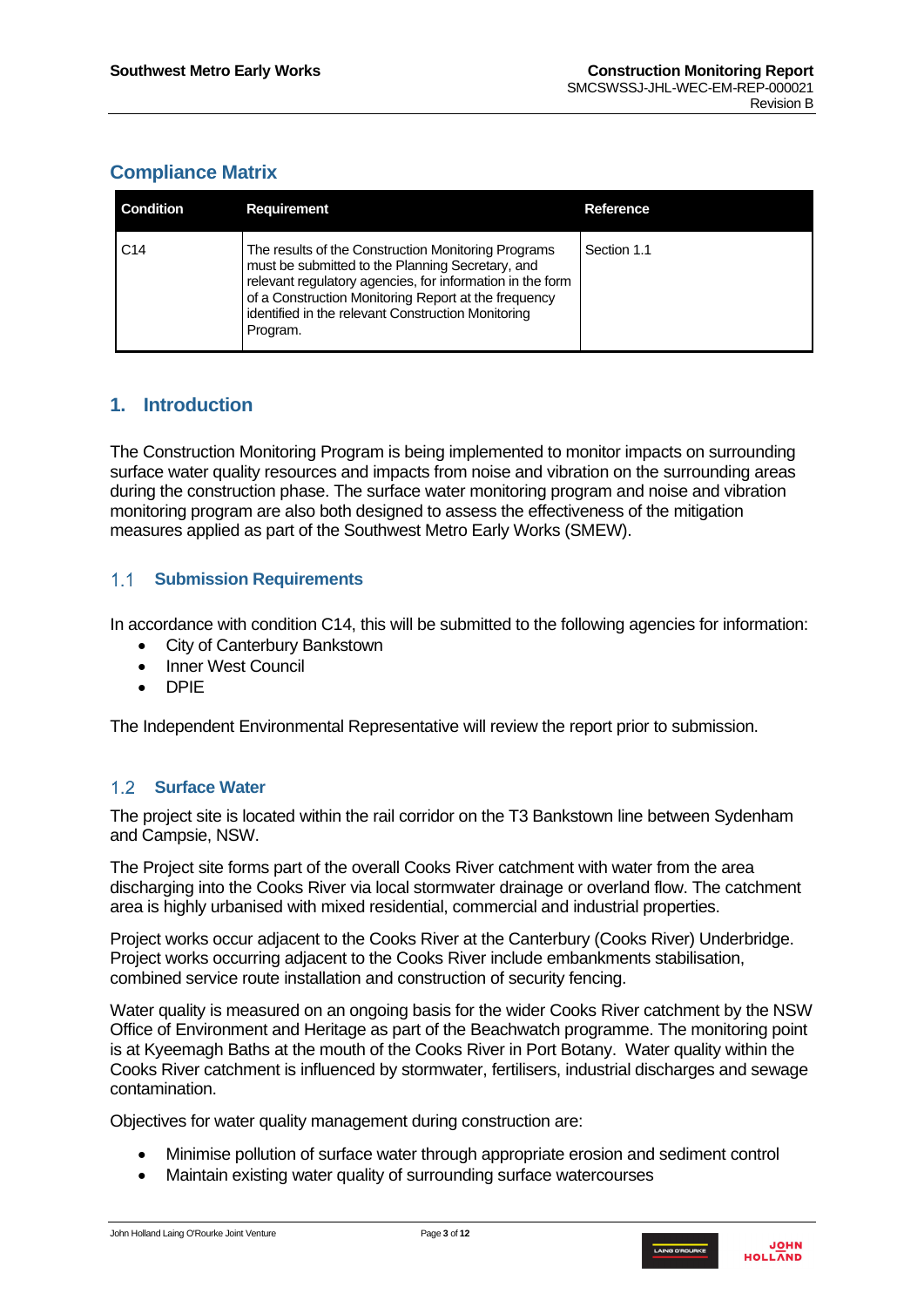### <span id="page-3-0"></span>**Noise and Vibration**

The area surrounding the SMEW project contains a variety of land-use types and receivers, including residential receivers, commercial, industrial, sensitive non-residential receivers. These land-uses are mixed within the identified noise catchments, though in general there are clusters of industrial and commercial areas surrounding stations, and primarily residential areas between stations. The area surrounding the project is affected by rail noise and vibration.

The majority of works will occur within the rail corridor between stations, works will mainly occur adjacent to residential properties.

A number of sensitive non-residential receivers have been identified within the vicinity of the project works. These include;

- Casimir Catholic College
- St Maroun's College
- Dulwich Hill Childcare Centre
- Canterbury Family Day Care

No noise or vibration intensive construction activities have taken place in in the vicinity of these facilities during the period.

Objectives for noise and vibration management on the project are:

- Minimise unreasonable noise and vibration impacts on residents and businesses
- Avoid structural damage to buildings or heritages items as a result of construction vibration
- Maintain positive, co-operative relationships with schools, childcare centres, local residents and building owners and undertake active community consultation

Construction noise levels for some SMEW activities are expected to exceed the external noise management level at times, particularly during works outside of standard hours, resulting in noise impacts to outdoor spaces. Internal and external noise levels will be assessed as part of the OOHW protocol and monitored accordingly.

Most construction works will not generate vibration which would be perceptible within the nearest residences, but some works, such as compaction by vibratory roller may generate vibration levels above the vibration criteria at the nearest residences on Garnet Street, Dulwich Hill and Charles Street, Canterbury.

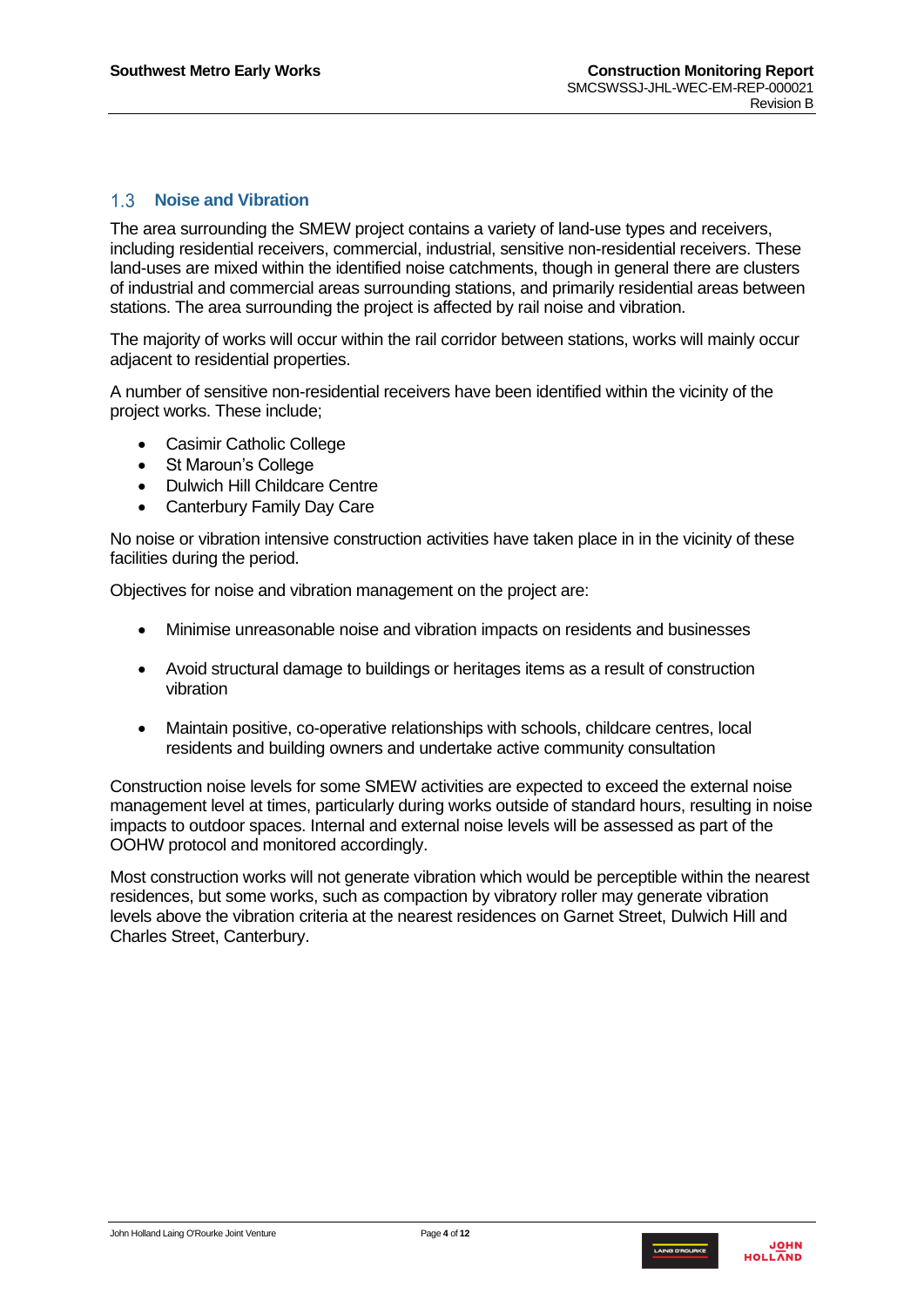# <span id="page-4-0"></span>**2. Methodology**

#### <span id="page-4-1"></span> $2.1$ **Surface Water**

Surface water monitoring is undertaken at four points adjacent to the Canterbury Cooks River Underbridge, two upstream (Cooks River East 1 and Cooks River West 1) and two downstream (Cooks River East 2 and Cooks River West 2). All locations are located at the bank of the Cooks River as these are the locations that are generally accessible. Refer to [Figure 1](#page-4-2) for sampling locations.

The Cooks River is tidal at the test locations. During low tide events some sample locations are inaccessible.

The channel is uncovered for the majority of its length along the project. The water level in the channel is generally fairly shallow outside of significant rain events (less than 20cm), with limited vegetation. Water sources are diverse urban run-off from collected stormwater.

The locations identified for surface water monitoring are the only locations that generally offer safe access. There are several drainage outlets between the upstream and downstream sampling points on both sides of the Cooks River.



Figure 1 - Surface Water Monitoring Locations

<span id="page-4-2"></span>In accordance with the Monitoring Program, surface water quality monitoring is to be undertaken as follows for the parameters in [Table 1:](#page-5-0)

- Pre-construction monthly, pending safe access
- SMEW construction stage every three months & following wet weather events (>20mm in 24hrs), pending safe access

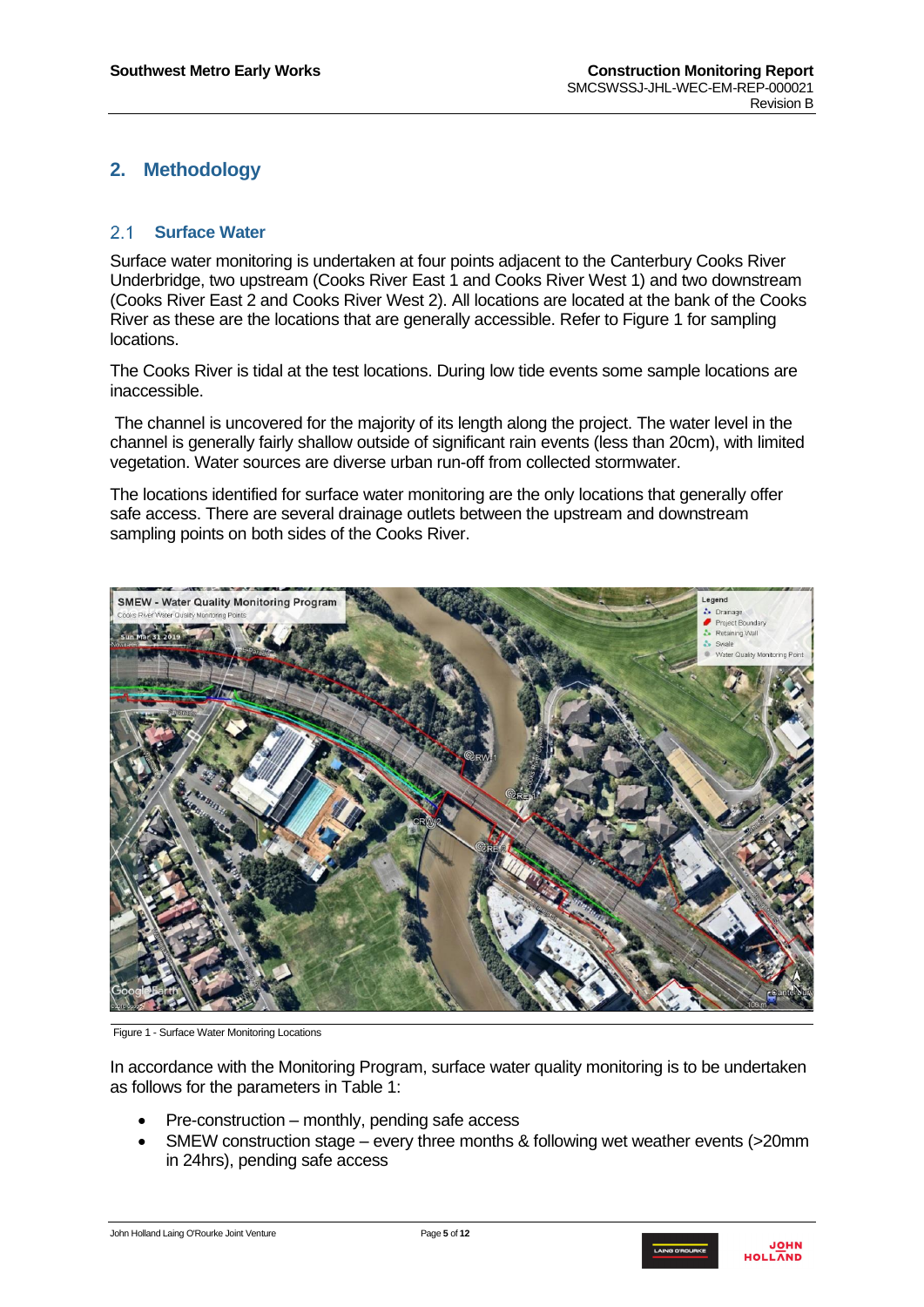Pre-construction monitoring was undertaken monthly prior to the start of Construction in August 2019. Surface water quality monitoring of the receiving environment prior to construction is highly unlikely to define suitable standards or benchmarks for water quality discharges from the SMEW site given that water quality from urban areas that contribute water to the Cooks River between upstream and downstream test locations are highly variable and change according to activities within the local catchment, prevailing weather patterns and day-to-day during rainfall.

Canterbury Racecourse BOM weather observations were used to report the amount of rainfall 24hrs prior to monitoring and to determine when reportable rain event occurs.

The Environment Protection Licence (#21147) provides the project with criteria to discharge offsite through approved discharge points. Discharge points are located within both SSJ and SMEW. These criteria must be met prior to discharge. A record of monitoring for dewatering on the project is maintained and made available on the Project website. Discharges into the local stormwater system occurred on one occasion during the reporting period. This discharge was related to the emptying of water filled barriers.

There are currently no active sediment basins on the project, and none have been identified during the construction phase of the project to date.

```
Table 1 - Water Monitoring Parameters
```

| <b>Parameter</b>                       | <b>Sampling</b><br><b>Methods</b>                   | <b>Analytical</b><br><b>Method</b>                                     | <b>ANZECC Criteria*</b><br><b>Freshwater</b>                   | <b>Proposed</b><br><b>Trigger Values</b>               | <b>Proposed</b><br><b>Actions</b>              |  |  |  |  |  |  |  |  |  |  |  |  |  |  |  |  |  |  |
|----------------------------------------|-----------------------------------------------------|------------------------------------------------------------------------|----------------------------------------------------------------|--------------------------------------------------------|------------------------------------------------|--|--|--|--|--|--|--|--|--|--|--|--|--|--|--|--|--|--|
| Temperature (°C)                       | Probe                                               | Field analysis                                                         | > 80%ile<br>< 20%ile                                           | Downstream<br>results are $>$ than<br>upstream results | Environment<br>Manager (or<br>delegate) to re- |  |  |  |  |  |  |  |  |  |  |  |  |  |  |  |  |  |  |
| <b>Dissolved</b><br>Oxygen (DO)        | Probe                                               | Field analysis                                                         | Lower limit $-85$<br>Upper limit - 110                         | in rainfall events<br>up to and                        | test to confirm<br>results and<br>undertake an |  |  |  |  |  |  |  |  |  |  |  |  |  |  |  |  |  |  |
| Turbidity (NTU)                        | Probe                                               | Field analysis                                                         | including the<br>$6 - 50$<br>significant event<br>threshold of |                                                        | inspection of the<br>adjacent works            |  |  |  |  |  |  |  |  |  |  |  |  |  |  |  |  |  |  |
| Oil and grease                         | Visual analysis,<br>then grab sample<br>if required | Visual<br>assessment.<br>Confirmed with<br>lab analysis if<br>required |                                                                | $>20$ mm in 24<br>hours.                               | and propose<br>actions where<br>required.      |  |  |  |  |  |  |  |  |  |  |  |  |  |  |  |  |  |  |
| pH                                     | Probe, grab<br>sample if required                   | Field analysis,<br>lab analysis if<br>required                         | Lower limit $-6.5$<br>Upper limit $-8.5$                       |                                                        |                                                |  |  |  |  |  |  |  |  |  |  |  |  |  |  |  |  |  |  |
| Salinity (EC)                          | Probe                                               | Field analysis                                                         | $125 - 2200$                                                   |                                                        |                                                |  |  |  |  |  |  |  |  |  |  |  |  |  |  |  |  |  |  |
| <b>Total Suspended</b><br>Solids (TSS) | Probe, grab<br>sample if required                   | Field analysis,<br>lab analysis if<br>required                         |                                                                |                                                        |                                                |  |  |  |  |  |  |  |  |  |  |  |  |  |  |  |  |  |  |
| Total phosphorus                       | Grab sample                                         | Lab analysis                                                           | 25ug/L                                                         |                                                        |                                                |  |  |  |  |  |  |  |  |  |  |  |  |  |  |  |  |  |  |
| Total nitrogen                         | Grab sample                                         | Lab analysis                                                           | 350ug/L                                                        |                                                        |                                                |  |  |  |  |  |  |  |  |  |  |  |  |  |  |  |  |  |  |
| Chlorophyll-a                          | Grab sample                                         | Lab analysis                                                           | 3ug/L                                                          |                                                        |                                                |  |  |  |  |  |  |  |  |  |  |  |  |  |  |  |  |  |  |

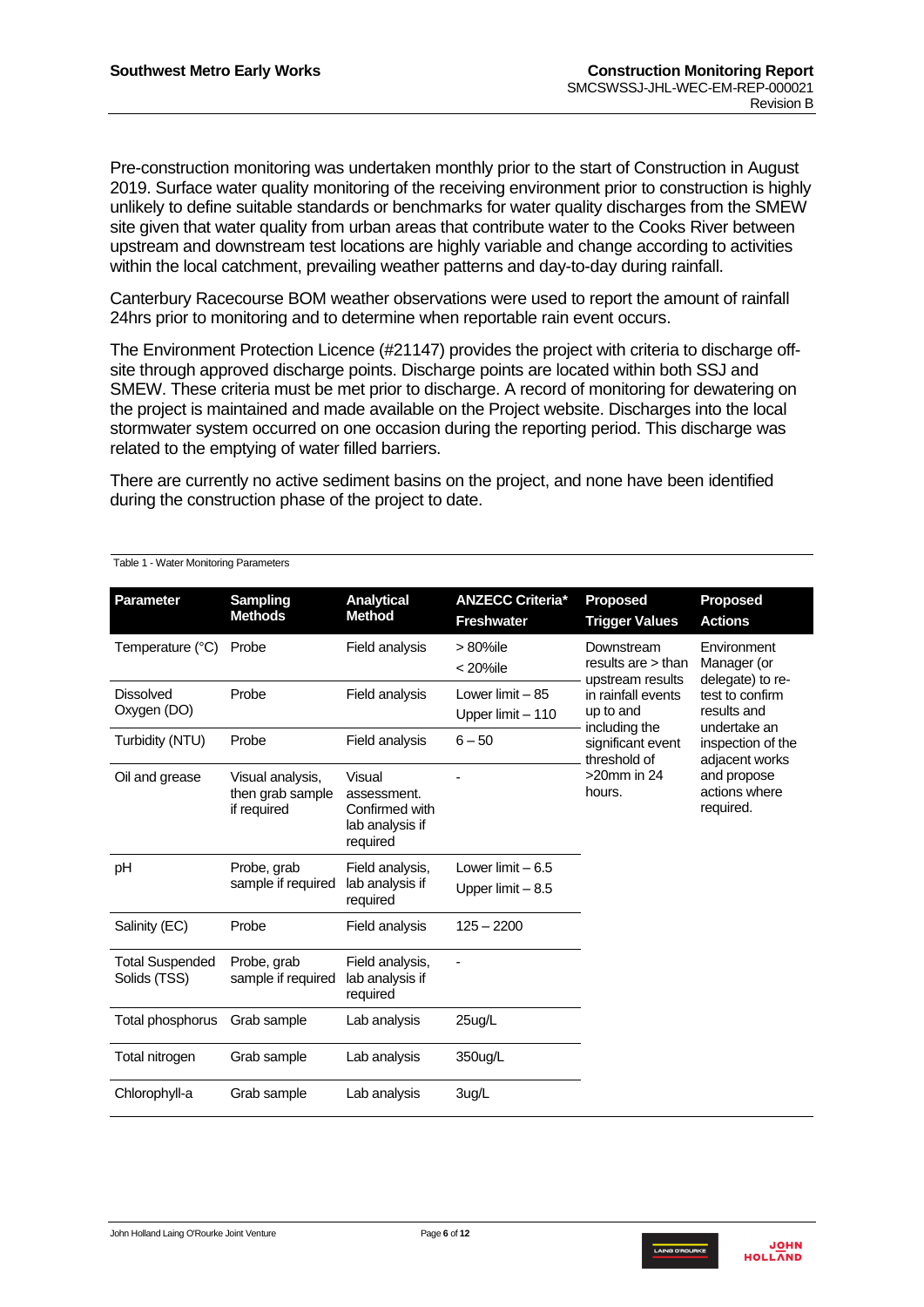It is noted that due to SMEW embankment stabilisation works finishing within the vicinity of the water quality test locations, the water quality monitoring programme was ceased with an update to the SMEW Construction Soil and Water Management Plan, endorsed on 21/04/2021. As such no water quality monitoring was necessary during the period.

#### <span id="page-6-0"></span> $2.2$ **Noise and Vibration monitoring**

As part of the Noise and Vibration Assessment within the Sydney Metro Sydenham to Bankstown Upgrade Environmental Impact Statement, the area surrounding the entire Project site was divided into 13 Noise Catchment Areas (NCAs). SMEW works have predominately occurred between NCA1 and NCA10. Noise monitoring was undertaken in 2016 to determine the Rating Background Level for the 13 noise catchment areas within the Sydenham to Bankstown Project area. The Rating Background Levels for all NCAs are shown in [Table 2.](#page-6-1)

| <b>NCA</b>              | <b>Daytime RBL</b><br>(7am to 6pm) | <b>Evening RBL (6pm to</b><br>10pm) | <b>Night RBL (10pm to</b><br>7am) |
|-------------------------|------------------------------------|-------------------------------------|-----------------------------------|
| $\vert$ 1               | 38                                 | 38                                  | 33                                |
| $\overline{2}$          | 38                                 | 38                                  | 33                                |
| ပြ                      | 38                                 | 38                                  | 34                                |
| $\overline{4}$          | 40                                 | 40                                  | 35                                |
| $\overline{5}$          | 36                                 | 36                                  | 32                                |
| 6                       | 45                                 | 42                                  | 35                                |
| $\overline{7}$          | 41                                 | 41                                  | 35                                |
| $\overline{\mathbf{8}}$ | 47                                 | 47                                  | 41                                |
| $\overline{\mathbf{e}}$ | 44                                 | 44                                  | 36                                |
| 10                      | 47                                 | 47                                  | 41                                |
| $\boxed{11}$            | 47                                 | 47                                  | 39                                |
| 12                      | 54                                 | 51                                  | 42                                |
| 13                      | 42                                 | 42                                  | 39                                |

<span id="page-6-1"></span>Table 2 - RBLs for SSJ Noise Catchment Areas

Based on planned work in the construction phase, the area most regularly impacted by construction noise and vibration was NCA4, adjacent to Canterbury Compound establishment. This catchment contains a number of residential properties – See [Figure 2](#page-7-2) below.

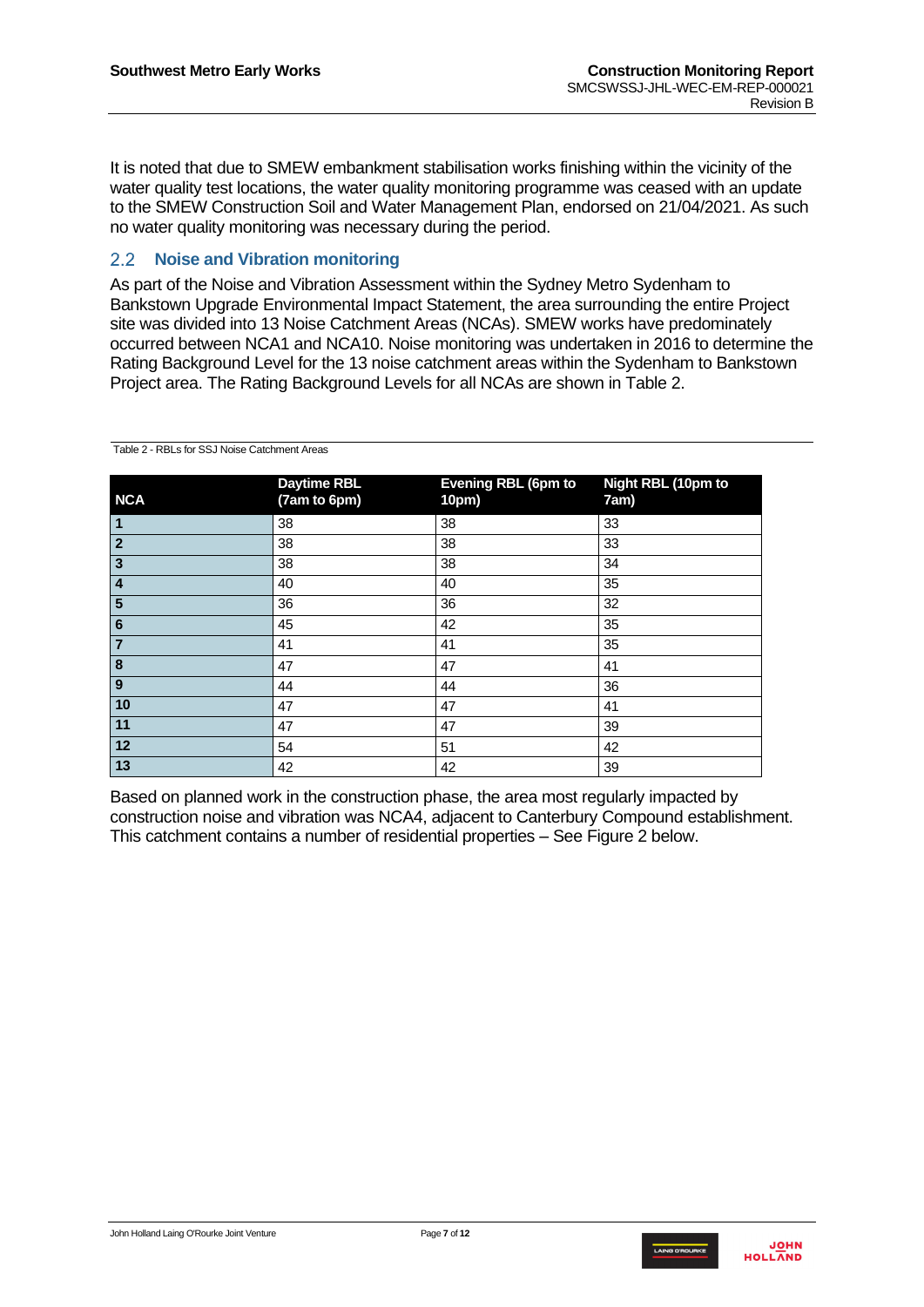

<span id="page-7-2"></span>Figure 2 – Noise Catchment Areas

Monitoring is undertaken during construction activities (including out of hours works) where required in accordance with Section 8 of the CNVS and for validation purposes. Attended noise monitoring is undertaken in the event of a noise complaint. Where a complaint occurs, monitoring will be undertaken at the complainant's property, nearest to any work.

Vibration monitoring is undertaken before and during works where buildings or structures exist within the safe work distances of vibratory plant. Monitoring will also be undertaken where vibration generating actives that have the potential to impact on heritage items. Monitoring will be undertaken for vibration causing "activities" at a structure and applied as indicative across the project area in similar circumstances (e.g. the methods and plant used for the compaction of batters is consistent across the site, as such the monitoring at one structure is representative of the impacts at other structures). Representative monitoring should be undertaken at the most sensitive structure for which it is to be applied. In accordance with the requirements of the CNVS, the vibration limits have been set out in the British Standard BS 7385-2:1993.

# <span id="page-7-0"></span>**3. Results**

#### <span id="page-7-1"></span> $3<sub>1</sub>$ **Noise**

Attended noise monitoring was undertaken for verification purposes during the Canterbury Bowling Club Demolition.

Results from attended noise monitoring are summarised in Table 3. Noise monitoring results from the reporting period indicated that works occurred at noise levels at or below predicted levels.

SMEW have committed to review impacts and mitigation of construction activity and document outcomes where an exceedance is recorded or a complaint is made related to project construction activities. To date there have been no exceedances of predicted construction related noise levels or complaints assessed as relating to ongoing construction activities on the project. All exceedances recorded by attended monitoring have been attributed to extraneous noise rather than construction activity. The results for the reporting period are detailed in the results shown below in [Table 3](#page-8-0)

John Holland Laing O'Rourke Joint Venture Page **8** of **12**

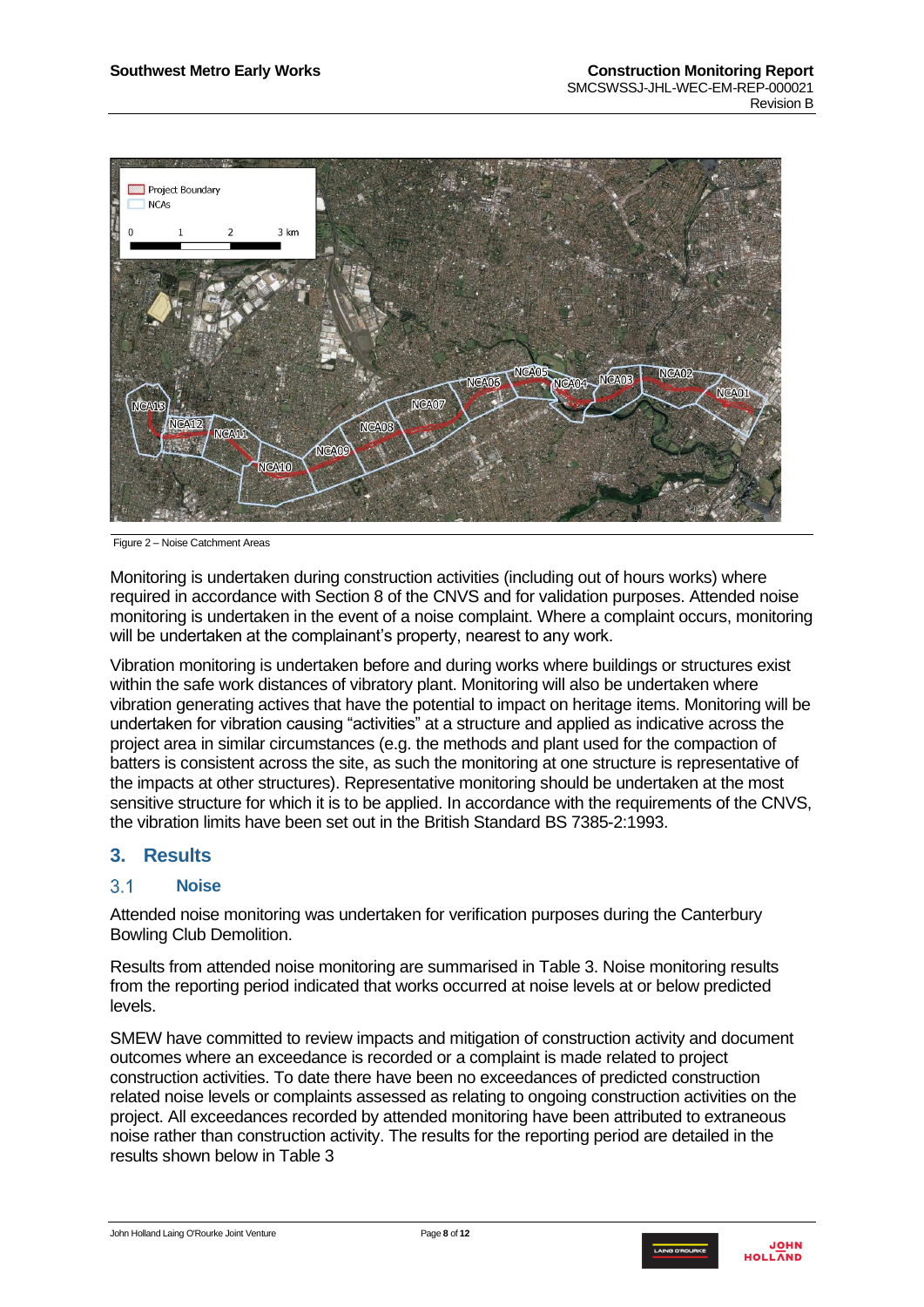

<span id="page-8-0"></span>Table 3 - Attended Noise Monitoring Results

| <b>NCA</b> | <b>Date</b> | <b>Time</b><br>(hrs) | <b>Duration</b> | <b>Time</b><br><b>Units</b> | <b>Construction</b><br><b>Activities</b>                 | Audible noise<br>from SSJ construction<br>activities | <b>Main source</b><br>of noise                 | LA(eq) | $LA_{\text{Max}}$ | Period | Predicted<br>construction sound<br>pressure level<br>(LA(eq,15min)) | Compliance | <b>Comments</b>                                                                                                                                                                               |
|------------|-------------|----------------------|-----------------|-----------------------------|----------------------------------------------------------|------------------------------------------------------|------------------------------------------------|--------|-------------------|--------|---------------------------------------------------------------------|------------|-----------------------------------------------------------------------------------------------------------------------------------------------------------------------------------------------|
| NCA4       | 28/10/2021  | 11:37                | 15              | Min                         | Demolition works to<br>Canterbury Bowls Club<br>building | Yes - barely audible                                 | Vehicle movement &<br>delivery trucks at gate. | 52.0   | 81.5              | Day    | 65                                                                  | Yes        | Monitoring at 50m ('top' of Close St cul-<br>de-sac). ID #: L608.<br>Existing bowl's club building & dense<br>bush strip offers noise attenuation at<br>monitoring location                   |
| NCA4       | 28/10/2021  | 11:40                | 15              | Min                         | Demolition works to<br>Canterbury Bowls Club<br>building | Yes - audible                                        | Demolition works                               | 58.6   | 78.1              | Day    | 70                                                                  | Yes        | Monitoring at 50m ('bottom' of Close St<br>cul-de-sac alongside access gate). ID #:<br>L610.<br>No noise attenuation at monitoring<br>location as line of sight is open to demo<br>activities |
| NCA4       | 29/10/2021  | 12:00                | 15              | Min                         | Demolition works to<br>Canterbury Bowls Club<br>building | Yes - audible                                        | Demolition works                               | 67.3   | 82.4              | Day    | 70                                                                  | Yes        | Monitoring at 50m ('bottom' of Close St<br>cul-de-sac alongside access gate). ID #:<br>L611.<br>No noise attenuation at monitoring<br>location as line of sight is open to demo<br>activities |

Note: Yellow highlighted boxes appear where an exceedance to the predicted noise levels have occurred due to extraneous sources but where compliance has still be achieved based on observations during attended monitoring.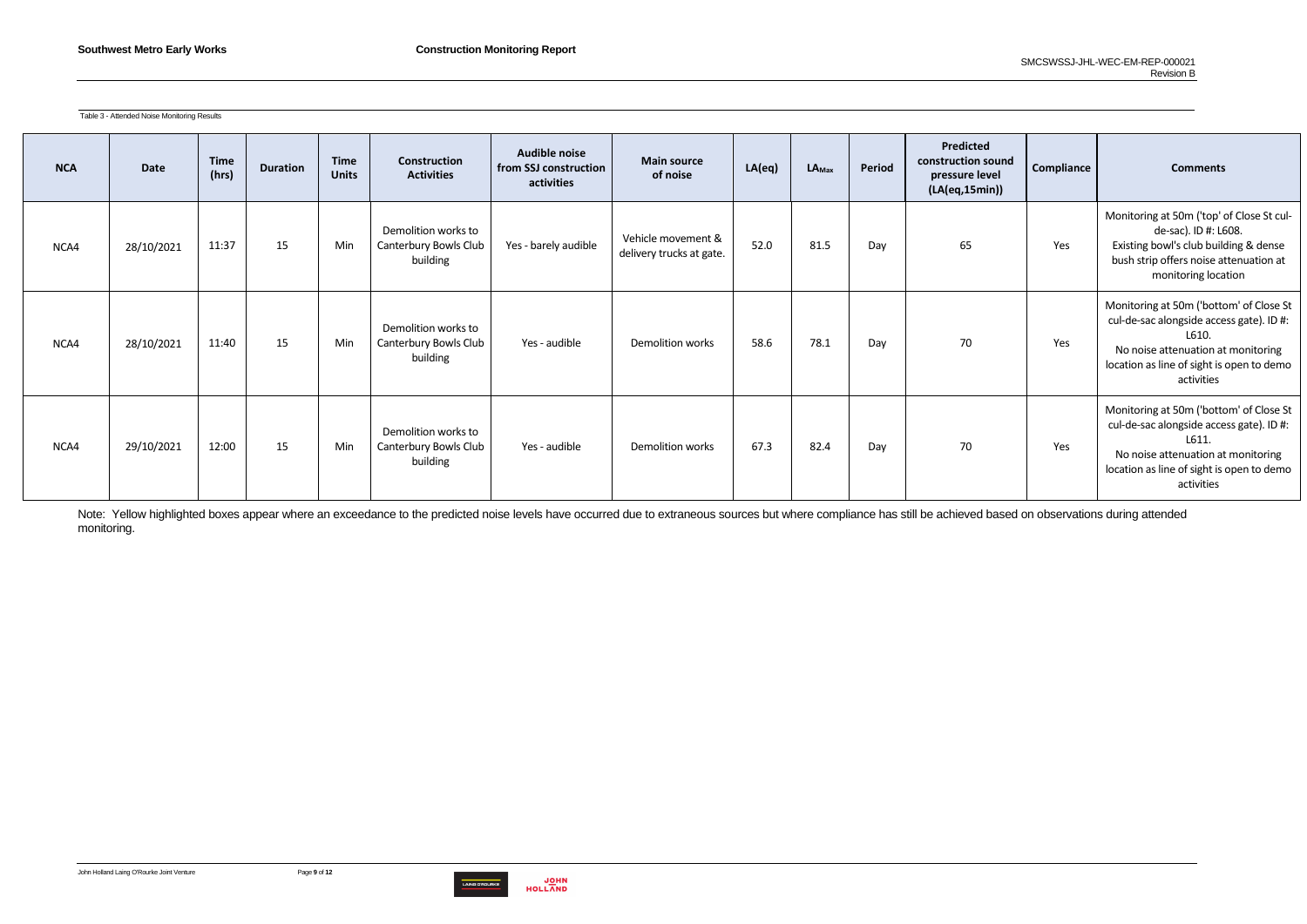### <span id="page-9-0"></span>**Vibration**

As part of the compound laydown establishment the Canterbury Bowls Club was demolished. This included the jack-hammering of a number of footings.

Although the nearest receiver is well outside the safe working distances for a medium sized hydraulic hammer, JHLOR undertook vibration monitoring at the work site as the public often perceives demolition as an activity that can cause damage by vibration.

Vibration monitoring was undertaken on the eastern side of the compound area adjacent to residential properties. It is noted that due to access constraints to the residential property and a Sydney Water Culvert between the property boundary and work site, the vibration monitor was placed approximately 15m closer to the works than it would have during standard testing. As such, the results are very conservative.

No exceedances were recorded during the period. Refer to Table 4 for vibration monitoring results from the reporting period.

To date, there have been no exceedances of vibration from construction activities, and recorded vibration (PPV in mm/s) has been well below cosmetic vibration limits for affected structures.

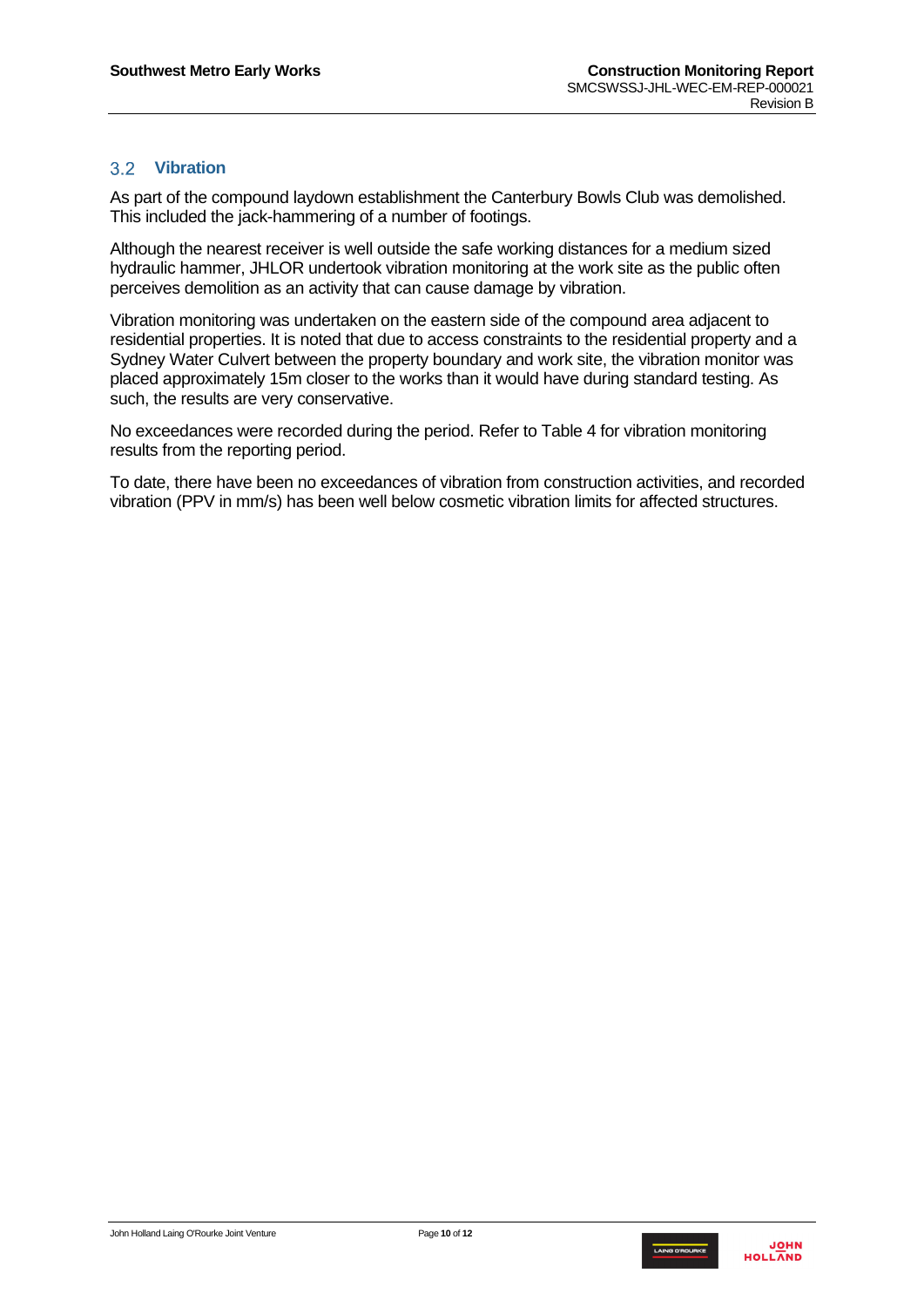

Table 4 Vibration Monitoring Results

### **value for value for Goals/Targets Comment**

**Canterbury Bowling Club** It from the data set this max appears to be a spike, likely the works - potentially from checking on monitor battery. veral peaks where observed around 0.8mm/s – this is presentative of the works

| Date                                                                                             | <b>Monitoring Location</b>           | <b>Attended or</b><br>continuous<br>monitoring | Event<br>based<br>monitoring<br>(Y/N) | Parameter<br>eg.PPV | <b>Unit</b> | Minimum<br>value for<br>month | Maximum<br>value for<br>month | Goals/Targets |                                                                                            |
|--------------------------------------------------------------------------------------------------|--------------------------------------|------------------------------------------------|---------------------------------------|---------------------|-------------|-------------------------------|-------------------------------|---------------|--------------------------------------------------------------------------------------------|
| 25/10/2021 - 1/01/2021<br>(noting that the hammering of<br>footings took place on<br>28/10/2021) | Canterbury Site Office -<br>Boundary | Continuous - over 7<br>days                    |                                       | <b>PPV</b>          | mm/s        | 0.087                         | 2.541                         | 7.5           | Demolition of<br>It is noted that<br>unrelated to th<br>In general, sev<br>likely more rep |